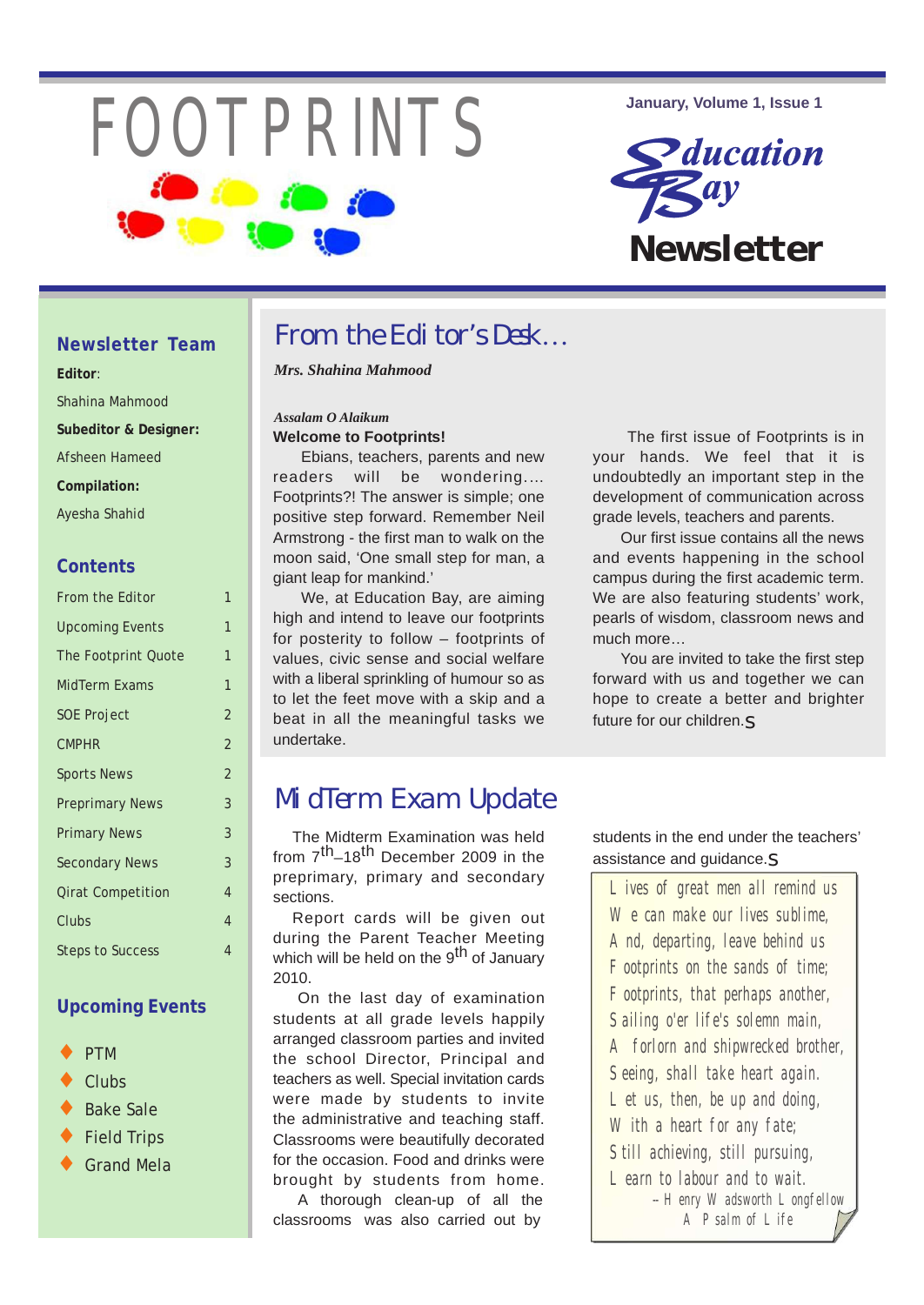



### SOE Project

**Students at Education Bay have taken an active part in the tree plantation drive within school premises.**

> "We can learn a "We can a lot from trees<sup><del>R</del></sub></sup> lot from trees:<br>they're always grounded but<br>never stop never stop reaching heavenward." heavenward." ~ Everett Mamor

# Save Our Earth Project

The Department of Science at Education Bay started a tree plantation project in November 2009 to highlight the importance of a greener and cleaner environment in the city. Each of the four Houses in all classes was required to

bring small tree plants which were planted inside the school premises along the boundary walls. Not only would this enhance the beauty of the area, but it would also add fresh, clean oxygen to the environment. $s$ 

### CMPHR

Education Bay became a member of the *Children's Museum for Peace and Human Rights* in September 2009. The organization aims to create a socially just and stable society in Pakistan, where children and young people grow up as aware, active and participating citizens who are able and willing to make significant positive contributions to their communities.

The students have already

# Sadqa Collection

The sadqa collection activity began during Ramadan in all classes with students bringing in a money bank to their classrooms to collect charity for the poor. The activity continued throughout the holy month.

At the end of Ramadan the amount was donated to Anjuman-

# Sports in Spotlight

Apart from the exciting Annual Sports Day held in November '09, our school also hosted an Under 16 Inter School Tennis Tournament within the school premises from 20<sup>th</sup> October - 5<sup>th</sup> November. Different schools in the city participated actively in this tournament. Habib Nasir of Class X and Omer Noorani of VIII-B bagged the 2<sup>nd</sup> position in Under 16 Doubles.

Education Bay's basketball team teamed up for matches in the Basketball Tournament held at Agha Khan Sports & Rehabilitation Centre on the 8<sup>th</sup> of November '09.

to pen down personal reflections on what they believe constitutes a harmonious world. Students will now participate in an Art Activity in January where they will design

participated in 'I Have a Dream of a Perfect World' Campaign where they had

posters to protect the planet. The aim is to help children realize that the issue of environment conservation is an urgent and important one.S

> e-Kashana-e-Atfaal by a group of O Level students.

> The activity aims to inculcate in children a sense of gratitude for the blessings they have as well as a spirit of sharing those blessings with others.s

The football team will be playing various matches in Under 11 Football League Tournament which will be held at various locations from 30<sup>th</sup> November '09 - 19<sup>th</sup> March '10. A special coach has been hired in order to train the students after school hours for these challenging upcoming matches.s

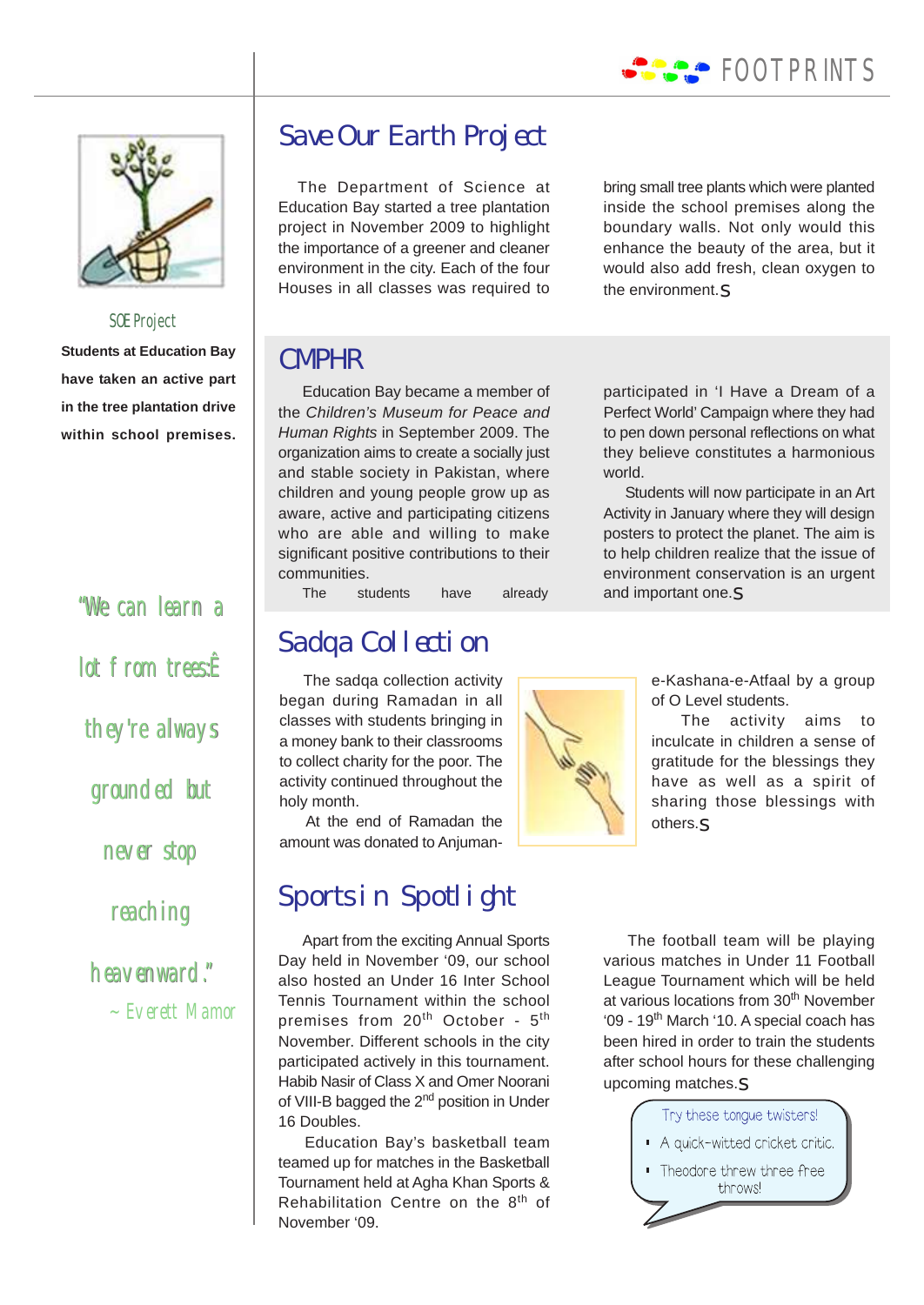# FOOTPRINTS SAFE

# Preprimary News

The little ones in the preprimary sections have been actively engaged in academic activities.

Montessori children had an exciting day as their teacher staged a classroom puppet show in December. Children enjoyed 'Colour Days' as well. On Yellow Day, they came all dressed up in yellow dresses and painted sunflowers in artwork.

Lower Nursery children pasted rubber bands on a huge fish to make fish scales in their Environmental Studies class. Their little fingers worked

## Primary News

The primary students in Grade I amazed everyone with their perky projectworks that were a part of First Assessment tests. They made interesting scrapbooks about their families in Environmental Studies and pasted, coloured and labelled parts of Polly the parrot in their English class.

Grade V did an interesting project about imagining themselves as princes or paupers and writing about it. Students came up with interesting pieces of writing, some even had themselves photographed while dressed up as princesses or beggars!

The best assignments were put up

### Secondary News

The academics are in full swing in the secondary section as well. Grade VI made colourful pamphlets advertising imaginary products of their own in English class.

Grade IX students wrote Acrostic poems in English Language class. Here is what Shahmeer Abbasi came up with:

### *Love of God*

*Laughter takes the place of tears Our hearts are full of joy Vast heavens open wide Eternal life is rewarded*

dexterously to thumb-print ants on letter 'a' templates prepared by their teacher. Sponge-painting and collage work further livened up various lessons.

Upper Nursery students put in all their efforts to make Food Faces on paper plates. These little artists drew and coloured bananas for lips, fried eggs for eyes and carrots for noses. They even wore pointy paper noses in their English class as lessons in letter N continued.

A very happy Second Term to all our little ones! s

### **Reminder**

§ PTM will be held on Saturday, 9<sup>th</sup> of Jan '10 for all classes. § The first Assessment tests for second Term will begin in February. Projectwork/ Presentation, Quiz and Orals for grades I-VIII will be taken in the month of Jan/Feb before the Assessments.

on the bulletin board in school to encourage and appreciate good work.

We look forward to even better presentations in the second term.s

Grade XI had to design posters advocating Animal Rights and students came up with eyecatching artwork after a week of discussion and research

work. The best ones were made by Fahad Mansoor, Komal Abbasi and Faryal Malik. Fahad's poster 'Wailing Whales' condemned illegal whale hunting whereas Komal's poster decried animal killings to obtain fur. Faryal Malik focused on Rights of Pets and highlighted the inhumane treatment of animals by humanbeings.s

### Did you know?

§ One in five adults in the developing world — almost 862 million people — cannot read or write. § Most illiterate persons are female. In more than 20 developing nations,

women's illiteracy rates exceed 70%.

§ As much as 115 million children of primary school age are not enrolled in school.

> *Source:* Global Citizens Corps Amnesty International Care.org World Education

**Play your part… help educate a poor child in your spare time!**

● 会议会议会议

The great aim...' of education is not knowledge but action. - Herbert Spencer